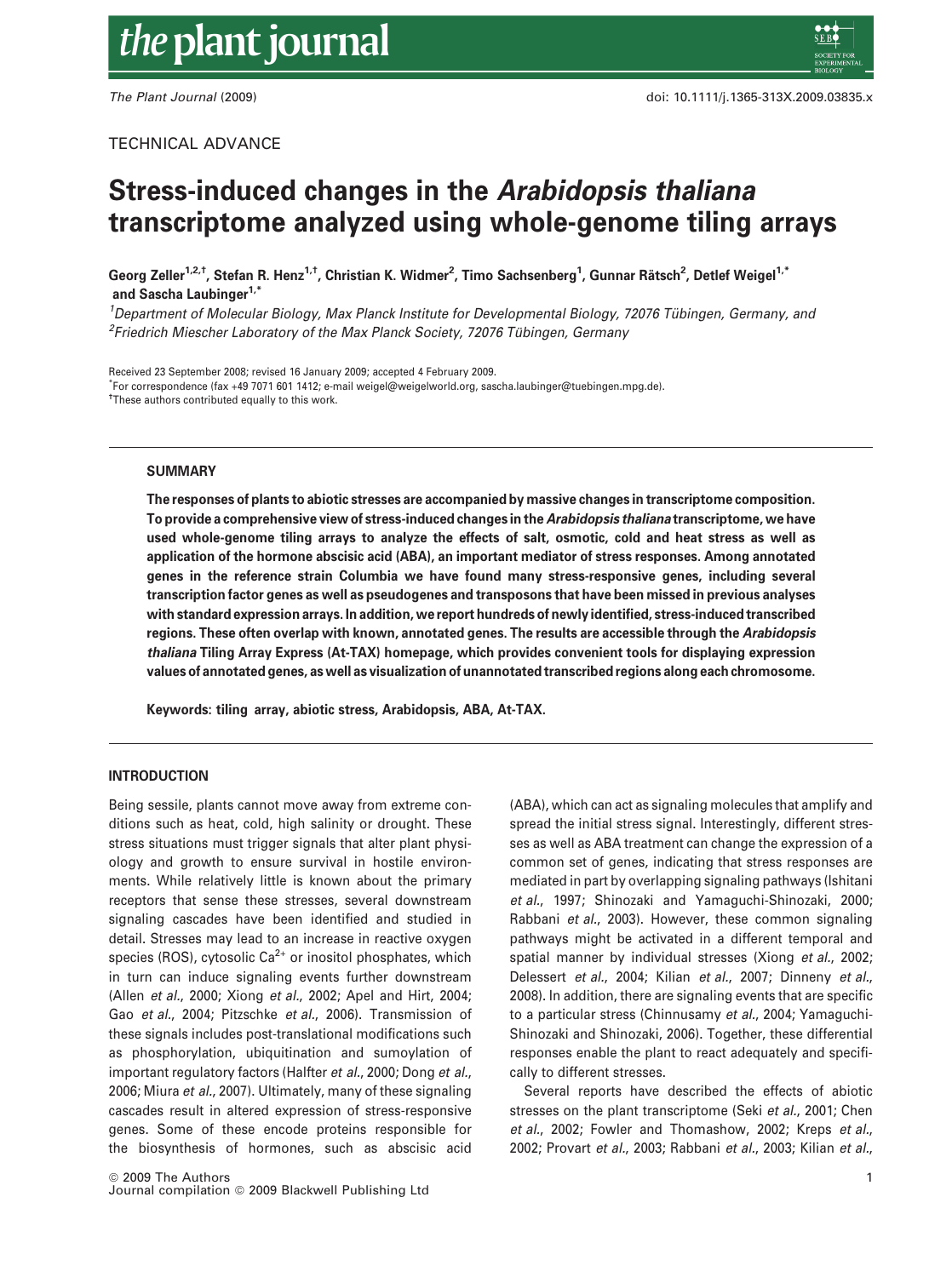2007). The products encoded by stress-responsive genes can directly protect the plant from stress, as in the case of late embryogenesis abundant (LEA) proteins, or play downstream roles in stress signaling, such as many transcription factors (Chen et al., 2002; Kilian et al., 2007). These studies have also led to the identification of *cis*-regulatory elements in the promoters of stress-responsive genes (reviewed in Yamaguchi-Shinozaki and Shinozaki, 2005). One motivation for expression profiling in a reference plant such as Arabidopsis thaliana is to exploit the understanding of conserved stress-signaling networks in order to improve the stress tolerance of crops (Denby and Gehring, 2005; Valliyodan and Nguyen, 2006).

The vast majority of expression analyses have been performed with full-length cDNA arrays or oligonucleotide arrays targeting known transcripts. The main disadvantage of these techniques is that they rely on prior information about potentially transcribed regions based on cDNA cloning, expressed sequence tags (EST) or computational gene predictions. The quasi standard for A. thaliana is the Affymetrix ATH1 array, which allows simultaneous detection of RNA from more than 20 000 genes (Redman et al., 2004; Busch and Lohmann, 2007). However, transcripts of about 10 000 annotated genes cannot be analyzed on this platform. In addition, RNAs appearing only under extreme environmental conditions may well have escaped previous annotation efforts. Especially in the light of the growing appreciation of the roles of non-coding RNAs, a more unbiased detection of stress-induced changes of the Arabidopsis transcriptome is of great importance (Sunkar and Zhu, 2004; Franco-Zorrilla et al., 2007; Reyes and Chua, 2007; Liu et al., 2008; Zhou et al., 2008).

Comprehensive quantification of known genes and the detection of novel transcripts can be achieved by two different methods: whole-genome tiling arrays or direct RNA sequencing (RNA-seq) (Yazaki et al., 2007; Laubinger et al., 2008b; Marioni et al., 2008; Mortazavi et al., 2008; Nagalakshmi et al., 2008; Naouar et al., 2008; Wilhelm et al., 2008). While RNA-seq shows considerable promise, robust statistical methods for interpreting RNA-seq data still need to be developed, whereas tiling arrays present a mature platform for gene expression analysis and the detection of novel transcripts. Here, we utilized wholegenome tiling arrays to analyze stress-induced changes in the A. thaliana transcriptome. We applied salt, osmotic, cold and heat stress as well as ABA treatments to whole seedlings and monitored the transcriptome after 1 h and 12 h of stress treatment. Our results demonstrate that many genes that cannot be characterized with the ATH1 array, including transcription factor genes and pseudogenes, are strongly responsive to certain stresses. Moreover, we identified unannotated regions in the genome that are transcribed after stress treatments. Together with a similar,

> $©$  2009 The Authors Journal compilation @ 2009 Blackwell Publishing Ltd, The Plant Journal, (2009), doi: 10.1111/j.1365-313X.2009.03835.x

recently published study (Matsui et al., 2008), our data set advances the understanding of stress-responsive gene expression in A. thaliana. To make our data accessible to the research community, all data have been included in the Arabidopsis thaliana Tiling Array Express (At-TAX) online resource, which allows visualization of gene expression estimates and single-probe intensities along each chromosome.

# RESULTS AND DISCUSSION

# Stress treatments and the responses of known stress-regulated genes

After seedlings had been grown for 10 days on solid MS medium at 21°C, they were transferred to liquid MS medium containing no additives (mock control), 200 mm NaCl (salt stress), 300 mm mannitol (osmotic stress) or 100  $\mu$ M ABA. For cold and heat stress, seedlings were transferred to pre-chilled or pre-warmed liquid MS medium and incubated at 8°C and 30°C, respectively. Samples were taken after 1 and 12 h of continuous stress treatment. The RNA was extracted from whole seedlings and converted into double-stranded (ds) DNA targets that were hybridized to whole-genome tiling arrays (Affymetrix Arabidopsis Tiling1.0 $R^{\circledast}$ ). This procedure allowed robust detection of transcriptional activity in the genome, although it does not reveal which DNA strand is transcribed (Laubinger et al., 2008b). Gene expression estimates for all genes included in the TAIR7 annotation and significantly different expression levels were calculated as described (Laubinger et al., 2008b).

Many stress-responsive genes known from the literature, such as several DREB type ERF/AP2 like transcription factor genes, NCED3, ATHB-7, RD29b, a PP2C and diverse LEA genes, were strongly induced, preferentially in response to salt and osmotic stress, ABA treatment and after prolonged exposure to high temperatures (Figure 1a–c) (Yamaguchi-Shinozaki and Shinozaki, 1994; Soderman et al., 1996; Sakuma et al., 2002; Xiong et al., 2002; Schweighofer et al., 2004; Barrero et al., 2006; Kilian et al., 2007; Cominelli et al., 2008; Hundertmark and Hincha, 2008). Seedlings transferred to cold exhibited a strong and transient induction of cold-inducible CBF transcription factor genes (Figure 1d) (Thomashow, 1999; Chinnusamy et al., 2007). Our conditions are thus comparable to stress situations examined previously. In addition, we compared our data set with other published data sets that analyzed the Arabidopsis transcriptome under stress conditions. Stress-regulated genes identified by our study significantly overlapped with stress-regulated genes found in a study based on ATH1 arrays (Kilian et al., 2007) as well as those found by another tiling array-based analysis (Matsui et al., 2008) (see Figures S1–S3).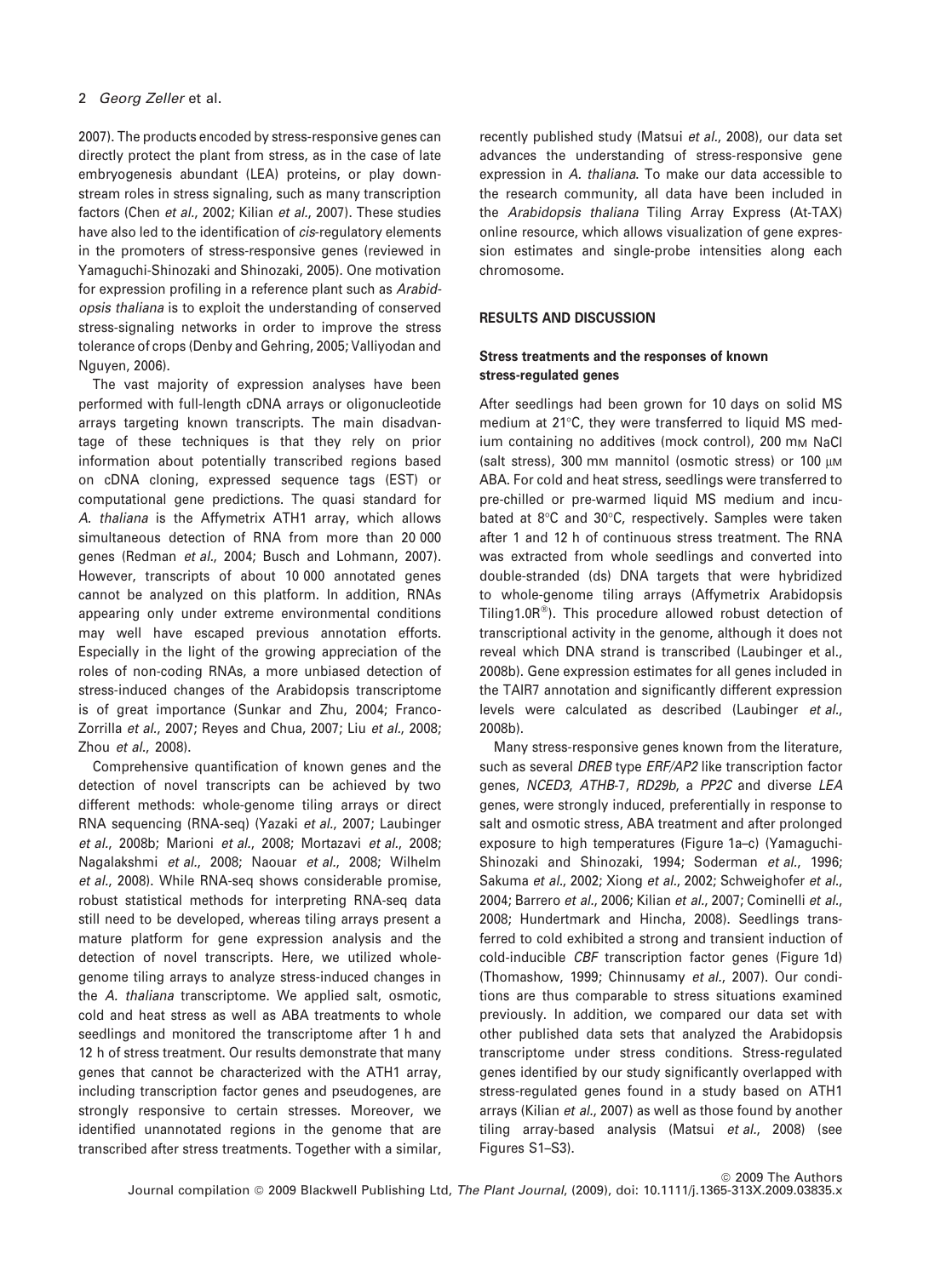

Figure 1. Known stress-responsive genes are strongly affected in our data set.

Expression patterns of RD29B, ATHB-7, MYB41, NCED3 (all in a), ERF/AP2 genes and a PP2C gene (all in b), LEA genes (all in c) and CBF1-CBF4 (all in d) after 1 and 12 h of salt, osmotic, ABA, cold and heat treatment.

# Global comparison of stress-responsive expression of annotated genes

We first compared global changes in expression of annotated genes in response to different stresses. In addition to 20 583 genes that are also covered by the ATH1 expression array, 9645 annotated genes could be measured with tiling arrays. We analyzed both groups separately to determine the benefit of tiling arrays compared with ATH1 arrays. Depending on treatment, from about 300 to 900 genes of the 'ATH1' genes are upor downregulated after 1 and 12 h of exposure to stress (Figure 2a). A similar fraction of transcripts, up to 4%, show changes in expression among the genes exclusively represented on the tiling array (Figure 2a). This suggests that analyses with ATH1 microarrays have missed several hundreds of stress-regulated transcripts. Gene ontology (GO) categorization of stress-regulated genes can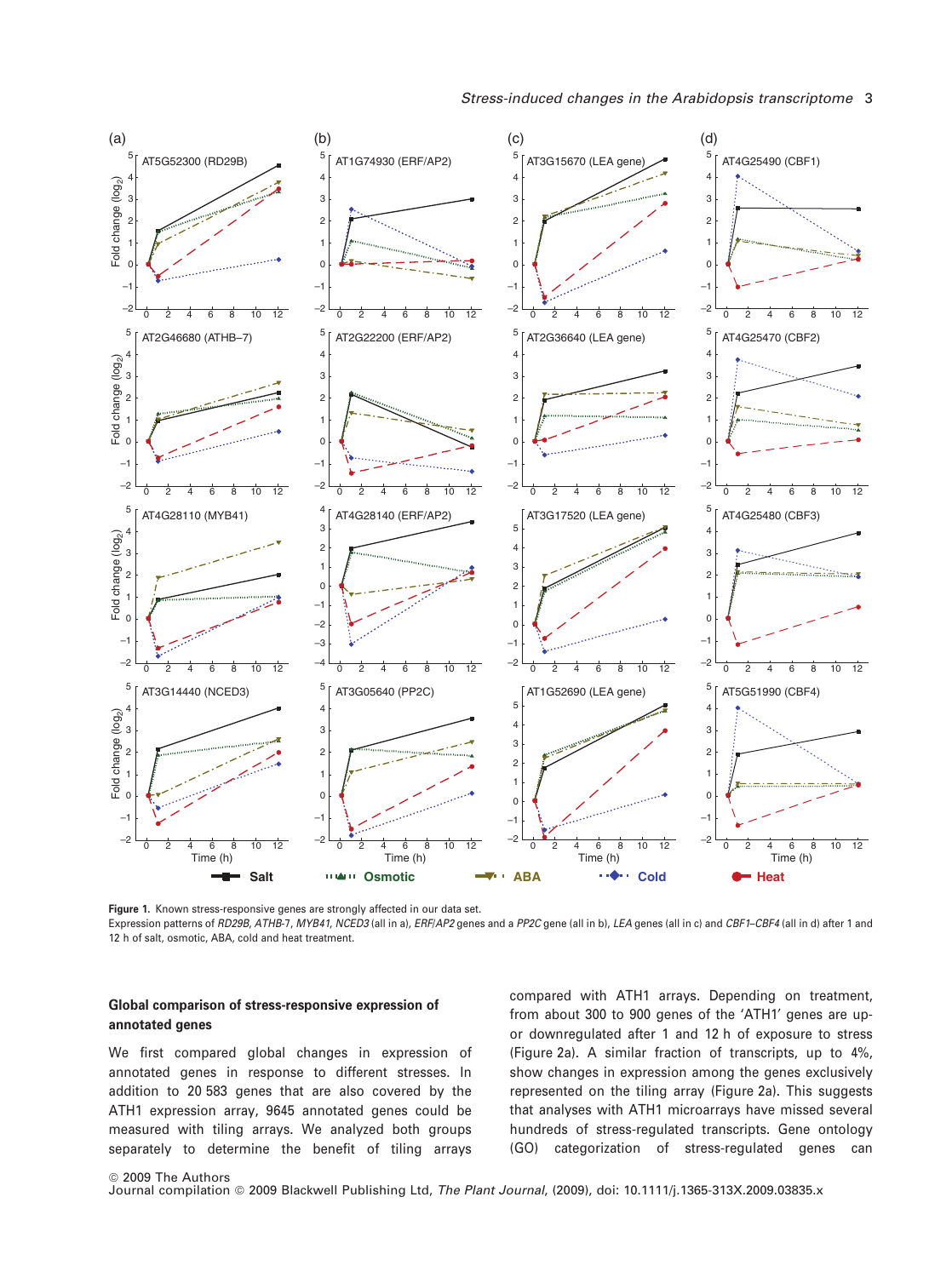

Figure 2. Many annotated genes that can only be analyzed with tiling arrays are stress responsive. (a) The number of genes that are differentially regulated after application of stress (percentages are relative to all genes present on the respective array platform). Genes were divided into categories based on representation on both the ATH1 and the tiling array (TA) platform, or representation by TAs only. (b) Examples of stress-responsive genes whose expression can only be analyzed with tiling arrays. (c) Several pseudogenes and retrotransposons, which can only be analyzed with tiling arrays, are responsive to stress treatment.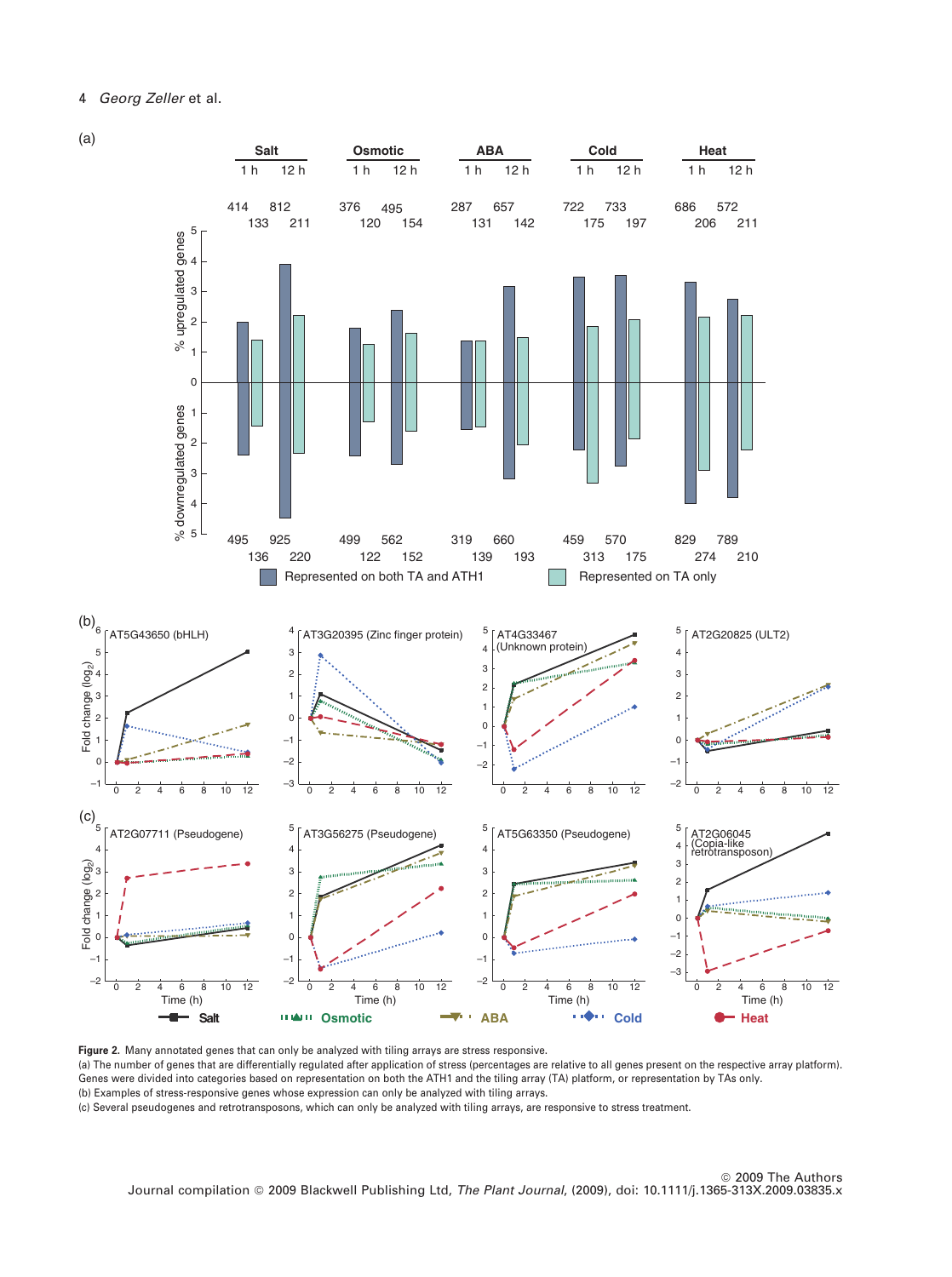Table 1 Differentially expressed transcription factors after stress treatment

| <b>Stress</b><br>condition | ATH1 and<br>tiling array | Tiling array<br>only |
|----------------------------|--------------------------|----------------------|
|                            |                          |                      |
| Salt 1 h                   | 103                      | 8                    |
| Salt 12 h                  | 152                      | 22                   |
| Osmotic 1 h                | 109                      | 12                   |
| Osmotic 12 h               | 78                       | 13                   |
| ABA 1 h                    | 79                       | 9                    |
| ABA 12 h                   | 99                       | 16                   |
| Cold 1 h                   | 130                      | 21                   |
| Cold 12 h                  | 110                      | 24                   |
| Heat 1 h                   | 118                      | 16                   |
| Heat 12 h                  | 77                       | 16                   |

Genes were separate in genes that are represented on ATH1 and tiling arrays and genes that are represented only on the tiling array.

be viewed in the Supporting Information (Figures S4 and S5).

The list of stress-responsive genes that are only represented on the tiling array comprises many with regulatory functions, such as transcription factor genes (Figure 2b, Table 1). Other interesting stress-responsive genes include, for example, a cold-inducible gene coding for a zinc-finger protein or genes coding for unknown proteins (Figure 2b). Among the stress-regulated genes are also ones that had been identified previously based on other properties, such as the potential meristem regulator ULTRAPETALA2 (ULT2) (Carles et al., 2005), the expression of which is specifically induced by ABA and cold treatment (Figure 2b).

A particularly striking finding was that several pseudogenes and retro-transposons are transcriptionally activated after stress exposure (Figure 2c). In the light of the emerging evidence for regulatory roles of pseudogenes and transposon (Grandbastien et al., 2005; Czech et al., 2008; Ghildiyal et al., 2008; Kawamura et al., 2008; Tam et al., 2008; Watanabe et al., 2008) these findings might point to functions of these genomic elements in stress response. Alternatively, since transcriptional silencing of transposons involves small RNAs (Weil and Martienssen, 2008), the activation of these transcripts might reflect general effects of abiotic stress on the small RNA complement of the plant.

## Overlap of the transcriptional reprogramming in response to different stresses

Many genes respond not only to a single treatment, but are differentially regulated in several conditions. Hence, we were interested in comparing the effects of different stresses.

We first assessed to which extent stress-induced transcriptome changes are transient or constitutive. For all treatments, only a minority of ATH1 array genes were differentially expressed in the same direction after both 1 h and after 12 h (Figure 3a), The largest overlap was found for heat-responsive genes (21%). The overlap between the two time points was 10–14% for salt, osmotic stress and ABAresponsive genes, and merely 4% for cold-responsive genes (Figure 3a). Interestingly, among the cold-responsive genes, a larger fraction (9%) changed expression in opposite directions at the two time points (Figure S6). We obtained similar results for genes that are represented only on the tiling array (Figure 3b).

A convenient method for visualizing similarity between multivariate data sets is a principal components analysis (PCA). A PCA of our stressed samples showed that mock, salt, osmotic and ABA treated samples grouped together after 1 h, but are more distant in the corresponding 12-h samples (Figure 3c). The gene expression signatures of heat-stressed samples show the largest distance of all the samples, at both the 1-h and 12-h time point. In contrast to that, the gene expression signatures of cold-treated samples are closer to that of salt, osmotic and ABA treated samples, which might reflect a general involvement of ABA in all of these stresses, but not in heat stress.

Many ATH1 array genes (24–46%) respond to at least two of the following three stresses: salt, osmotic and ABA treatment (Figure 3a). In contrast, ATH1 array genes that changed in expression after 1 h of exposure to cold or heat stress show much less overlap with any of the other treatments (5–10%) (Figure 3a). After 12 h, however, there is greater overlap among cold- or heat-responsive ATH1 array genes and those that respond to salt, osmotic and ABA treatment (10–20%) (Figure 3a). These results suggest that the fast, transient response after cold and heat stress is more specific to these two conditions than the longer-term changes, which apparently include more generally stressresponsive genes. The greater overlap after 12 h of salt, osmotic, ABA and cold treatment is reflected in the PCA results (Figure 3c). That this is not the case for the heatresponsive genes after 12 h, even though there is an even greater overlap with salt-, osmotic- and ABA-responsive genes, may relate to the magnitude of the effect seen on expression of heat-responsive genes compared with the other treatments.

To explore the question of overlap in stress-responsive genes in more detail, we specifically asked how many genes could be detected as differentially expressed in all stresses and how many genes respond significantly only to a single stress. After 1 h we found seven and fifteen genes that are up- or downregulated, respectively, in all five conditions (Figure 4a). The number of genes with a broad response increases after prolonged application of stress. After 12 h we detected 35 and 66 concertedly up- and downregulated genes, respectively (Figure 4b). Again, several genes with a broad expression spectrum can only be analyzed with tiling arrays (Figure 4a,b).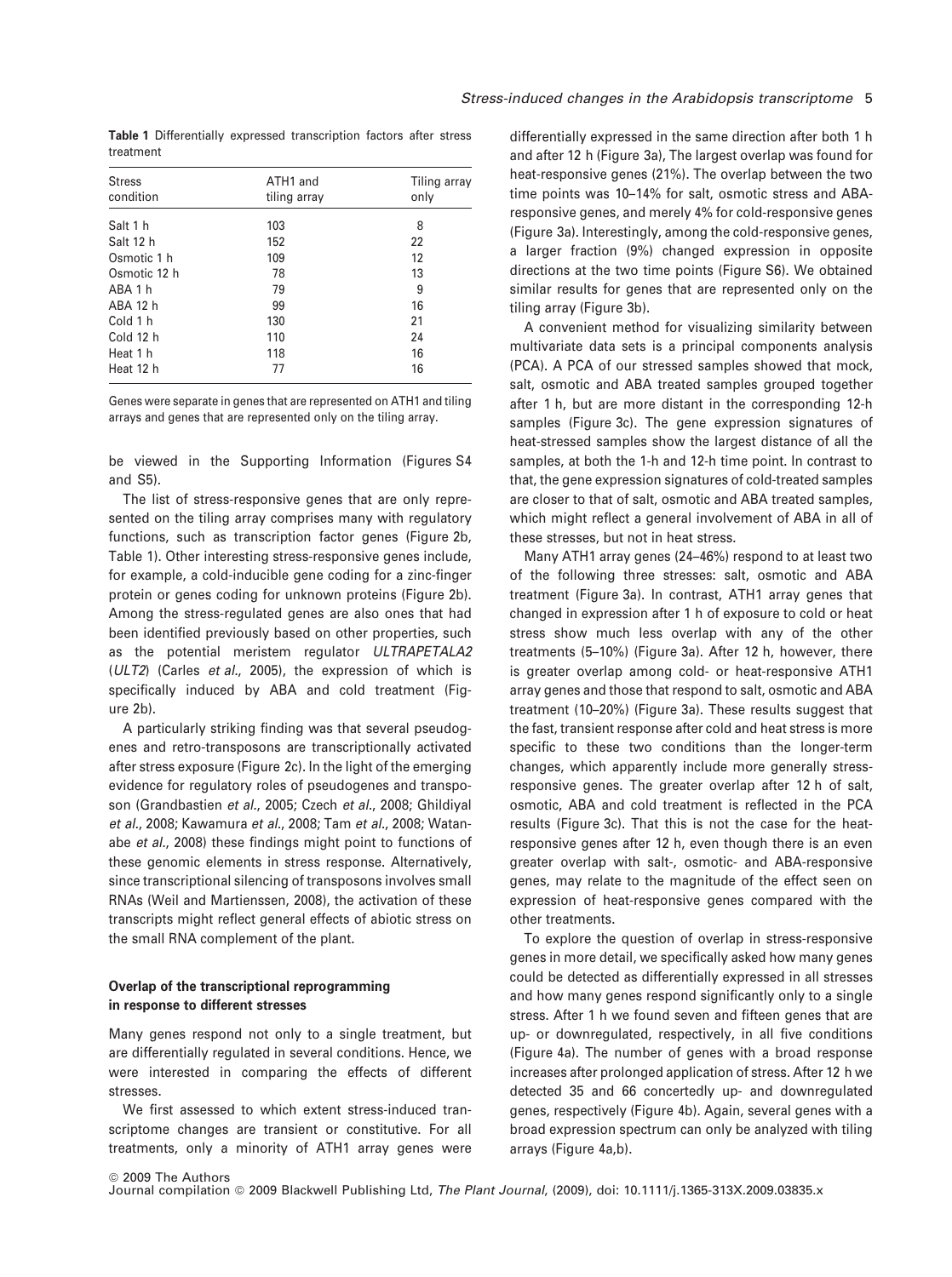

We identified genes that change expression only in response to a specific stress using an entropy-based approach (Schug et al., 2005). Most genes with a specific response are seen after 1 h of cold and heat stress treatment, consistent with the limited overlap between each of these Figure 3. Salt stress, osmotic stress and ABA treatment induce a concerted reprogramming of the Arabidopsis transcriptome.

(a, b) Overlap of differentially regulated genes in response to salt, osmotic, cold and heat stress and ABA treatment after 1 and 12 h. Genes that are present on the ATH1 and tiling array (a) and genes that are represented only by the tiling array (b) were analyzed separately. Overlaps are shown for different stresses compared at same time point (upper and lower triangular matrix) or by the same stress at different time points (diagonal). All overlaps, with the exception of the comparison between 1 and 12 h of cold stress in (a) were highly significant ( $P < 0.001$ ).

(c) Principal components analysis (PCA) of salt-, osmotic-, cold- and heatstressed and ABA-treated samples.

two treatments and all other treatments, while only a much smaller number of genes is specifically regulated by salt, osmotic or ABA treatment (Table 2). Again, these classes include several genes not represented on ATH1 arrays (Table 2).

# Identification of stress-responsive, unannotated transcribed regions

In addition to capturing information on all annotated genes, a motivation for tiling array applications is the identification of transcriptionally active regions (TARs) that have not yet been annotated. In order to detect novel TARs outside of annotated exons, we applied a segmentation method that we have developed for tiling array data (Laubinger et al., 2008b; Zeller et al., 2008). The accuracy of TARs predicted from the control samples varied between 83 and 85% (calculated per tiling probe, data not shown) which is slightly higher than that observed for a similar study (Laubinger et al., 2008b). To further determine the accuracy of our TAR prediction, we asked to what extent our TARs are also represented by massively parallel signature sequencing (MPSS) tags (Meyers et al., 2004b). Per sample, between 40.2 and 43.1% of the high-confidence TARs contain one or more MPSS tags mapped to the Watson or Crick strand (Table 3). According to the same criteria only 25.2% of the exons annotated in TAIR7 are supported by MPSS data. We therefore conclude that many of our high-confidence TARs indeed correspond to expressed transcripts. We also compared our TARs with the 'non-AGI' TARs identified by Matsui et al. (2008). For more than 87% of their non-AGI TARs, our set of high-confidence predictions contains one or more overlapping TAR.

Stress-induced TARs were identified among high-confidence predictions for stress-treated samples by applying a statistical test for differential expression relative to mock controls (see Experimental procedures). The accuracy of this approach was determined by reverse transcription PCR (RT-PCR) validation experiments (Figure 5b). Indeed, TARs predicted to be strongly stress-responsive are more abundant in stressed samples than in the corresponding mock control (Figure 5b).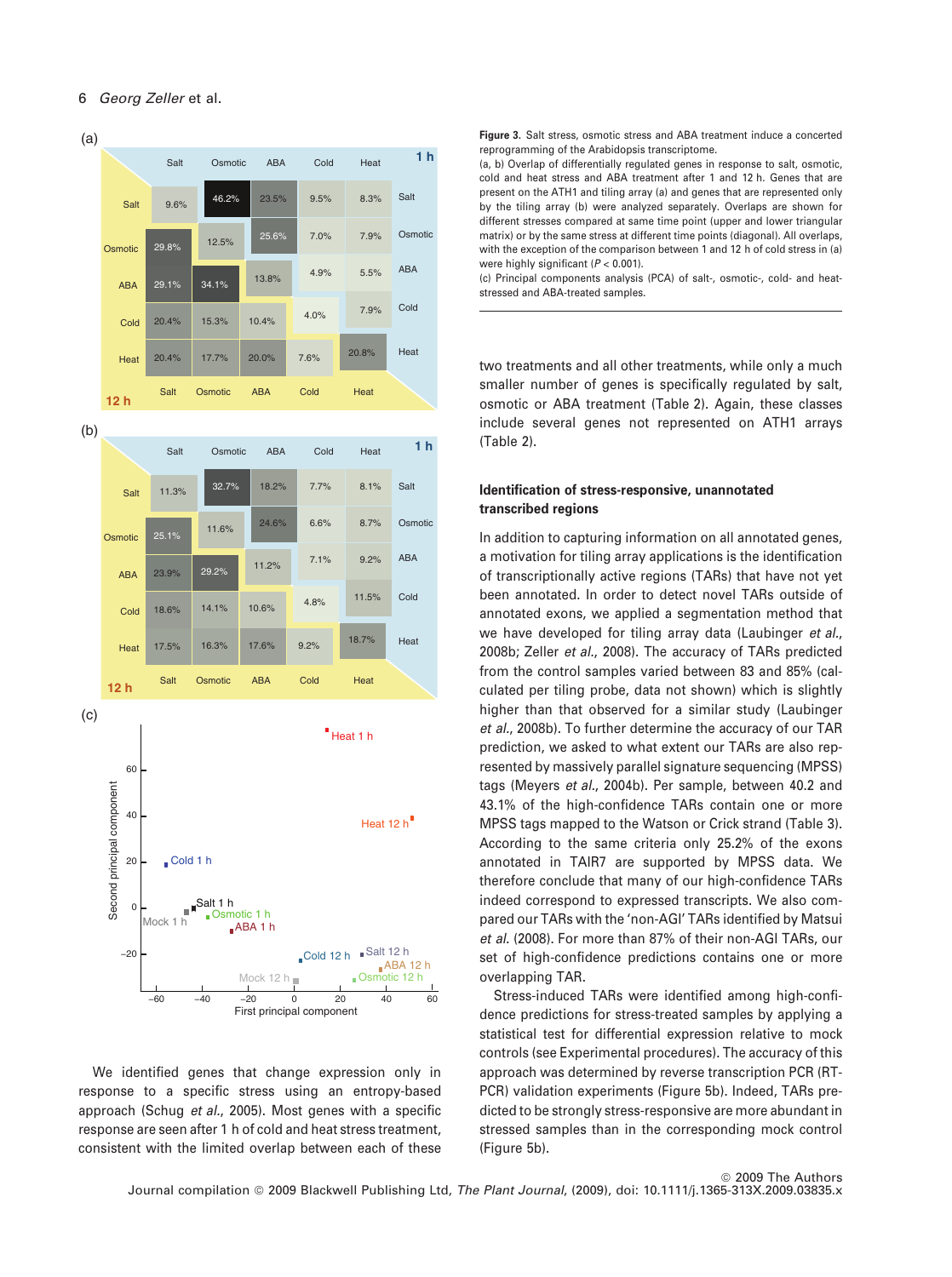Figure 4. Analysis of genes that are differentially expressed under all stress conditions. (a, b) Expression profiles of all genes that are differentially expressed under all applied stress treatments after 1 h (a) and 12 h (b) are shown. Genes that are present on the ATH1 and tiling array and genes that are represented only by the tiling array were analyzed separately (left and

right panel, respectively).



Per individual stress treatment, we found 82–338 unannotated, stress-induced TARs, covering 21–104 kb of the genome (Figure 5a). The size of individual stress-induced TARs ranged from approximately 135 bp (4 tiling array probes) to almost 2 kb (53 tiling array probes). Most of them were found after 12 h of salt stress treatment, while the fewest were identified after 1 h of osmotic stress or ABA treatment (Figure 5a). On average 18.5% of these unannotated, stress-induced TARs contain MPSS tags (Table 3). That the MPSS support for stress-induced TARs is substantially lower than for all high-confidence TARs was not unexpected, since MPSS tags were not sequenced from plants which were subjected to stress comparable to our treatments.

We also asked how specific the stress response of novel TARs is. In a pairwise comparison, we found the greatest overlap between novel TARs after salt stress, osmotic stress and ABA treatment (Figure 5c), resembling the pattern for annotated genes. However, the overall percentage of overlap was lower than for annotated genes.

### Genomic location and conservation of novel transcripts

To characterize novel stress-specific TARs in more detail, we determined conservation of the genomic regions that give rise to these TARs in three other plant species for which complete or nearly complete genome sequences are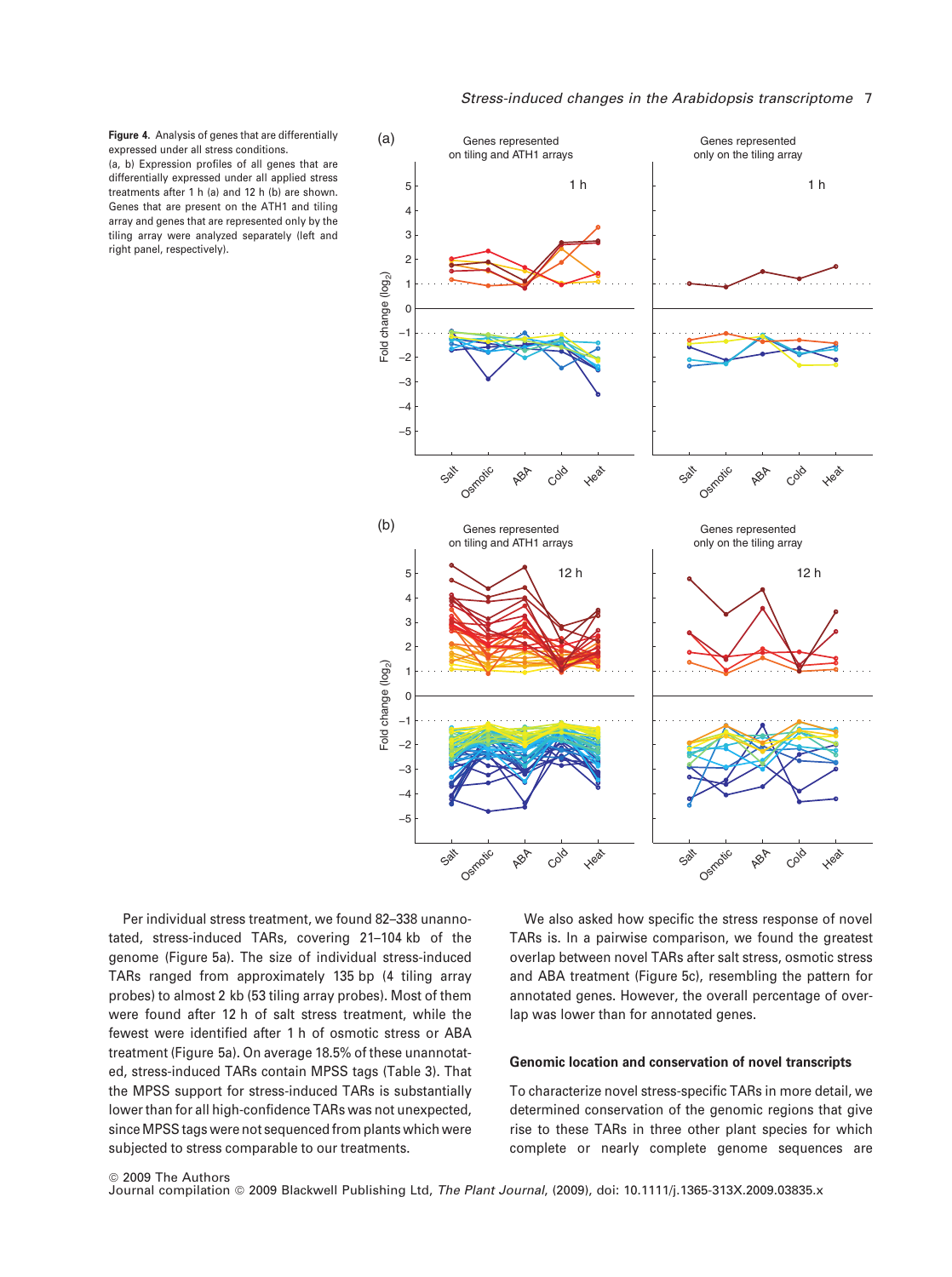Table 2 Analysis of genes that were specifically regulated by a particular stress treatment

| <b>Stress</b><br>condition | ATH1 and<br>tiling array | Tiling array<br>only |
|----------------------------|--------------------------|----------------------|
|                            |                          |                      |
| Salt 12 h                  | 16                       | 11                   |
| Osmotic 1 h                |                          | 0                    |
| Osmotic 12 h               | 5                        | 0                    |
| ABA 1 h                    |                          |                      |
| ABA 12 h                   | 6                        | O                    |
| Cold 1 h                   | 62                       | 18                   |
| Cold 12 h                  | 13                       | 6                    |
| Heat 1 h                   | 290                      | 51                   |
| Heat 12 h                  | 59                       | 19                   |

Genes were separated in genes that are represented on ATH1 and tiling arrays and genes that are represented only on the tiling array.

Table 3 Overlap of high-confidence transcriptionally active regions (TARs) with massively parallel signature sequencing (MPSS) tags

| <b>Stress</b><br>condition | Overlap of all<br><b>TARs with MPSS</b><br>tags $(\%)$ | Overlap of<br>stress-induced<br><b>TARs with MPSS</b><br>tags $(\%)$ |
|----------------------------|--------------------------------------------------------|----------------------------------------------------------------------|
| Salt 1 h                   | 40.2                                                   | 18.9                                                                 |
| Salt 12 h                  | 42.2                                                   | 14.2                                                                 |
| Osmotic 1 h                | 41.3                                                   | 22.0                                                                 |
| Osmotic 12 h               | 42.9                                                   | 24.2                                                                 |
| ARA 1 h                    | 41.1                                                   | 7.5                                                                  |
| ABA 12 h                   | 42.7                                                   | 21.7                                                                 |
| Cold 1 h                   | 41.8                                                   | 23.9                                                                 |
| Cold 12 h                  | 43.1                                                   | 16.9                                                                 |
| Heat 1 h                   | 41.6                                                   | 16.3                                                                 |
| Heat 12 h                  | 42.4                                                   | 19.1                                                                 |

available, Poplar trichocarpa, Oryza sativa and Sorghum bicolor (Goff et al., 2002; Yu et al., 2002; Bedell et al., 2005; Tuskan et al., 2006). Compared with annotated exons, novel stress-specific TARs are in general much less conserved (Figure 6a). This could reflect that these novel TARs are evolutionarily younger or less stable. Alternatively, if these TARs are mostly non-coding, primary sequence conservation might be less important.

Novel stress-specific TARs in the genome might either constitute unannotated exons of known genes or they might be independent genes. A simple indicator for these alternatives can be the distance of novel TARs to annotated genes. Per sample we identified between 21 and 69 unannotated stress-specific TARs separated by more than 500 bp from the nearest annotated genes (examples shown in Figure 6b,c; for other samples see Figure S7), while others are in close proximity to or even abut annotated genes (examples in Figure 6d). Because our method did not identify the strand from which transcripts arise, we examined some of these cases by reverse transcription followed by PCR (RT-

PCR). In one case, there is apparently an additional exon that is induced under one specific stress, but not others (Figure 6d, left). In another case, a minor transcript form is present under all conditions, but becomes more abundant under a specific stress (Figure 6d, middle). In a third case, it appears that a constitutive exon has simply been missed in previous annotation efforts (Figure 6d, right).

# **CONCLUSIONS**

The use of whole-genome tiling arrays enabled the analysis of more than 9000 genes that are not represented on the standard ATH1 array. Although expression of the tilingarray-only genes is on average much lower (Laubinger et al., 2008b), we found several hundred genes in this group with an interesting stress-responsive expression pattern. We also observed, as others did, that some transposable elements and pseudogenes are more strongly expressed under conditions of stress (Huettel et al., 2006; Matzke et al., 2007). Because several studies found transcribed pseudogenes as a source of endogenous small interfering RNAs (siRNAs), one wonders about the diverse functions of transposons and pseudogenes and the resulting small RNA in stress adaptation (Grandbastien et al., 2005; Kasschau et al., 2007; Czech et al., 2008; Ghildiyal et al., 2008; Kawamura et al., 2008; Tam et al., 2008; Watanabe et al., 2008).

Apart from a comprehensive expression analysis of most annotated genes, we employed our tiling array data for the de novo detection of TARs using the mSTAD algorithm (Laubinger et al., 2008b; Zeller et al., 2008). Among the novel TARs in regions annotated as intergenic, we identified several hundred with an interesting stress-responsive expression pattern. In several cases, where novel TARs were close to annotated genes, these constituted stressinduced exons.

# Incorporation of stress data into the At-TAX online resource

For the whole stress data set described here, we integrated gene expression estimates, predicted TARs, as well as single-probe intensities along the chromosomes into our At-TAX visualization tools accessible through http://www. weigelworld.org/resources/microarray/at-tax. In addition, lists with stress-regulated genes and genes with broad and specific stress response are accessible through the At-TAX website. Further supplemental files on the same website contain information on TARs, their genomic location, predicted expression level, location relative to annotated genes, overlap with ESTs, and P-values resulting from tests for induction upon stress. By making this information available we enable the community to analyze the expression behavior of their favorite gene under various stress conditions or further investigate the roles of hitherto unknown transcripts.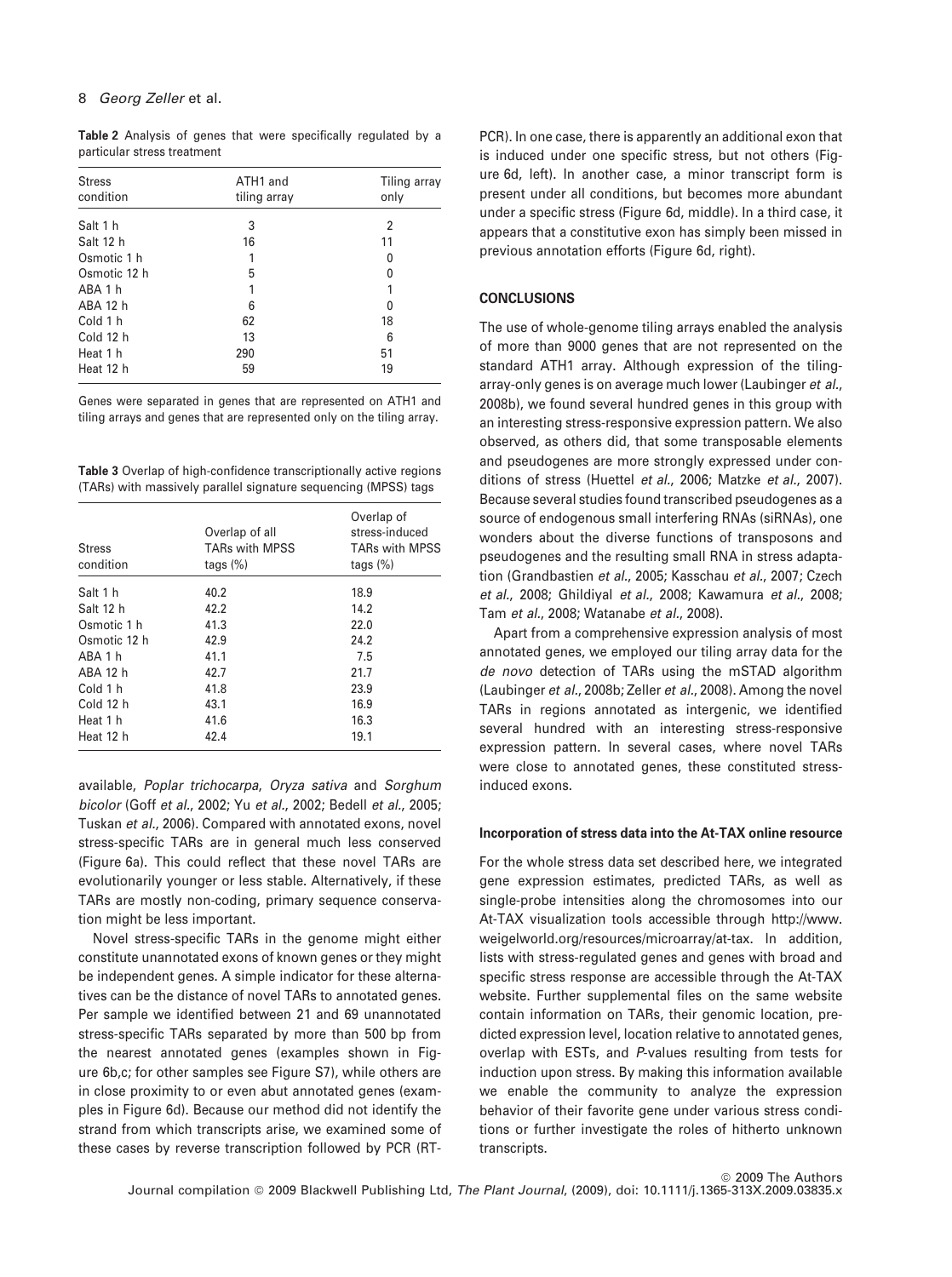# Stress-induced changes in the Arabidopsis transcriptome 9

Figure 5. Identification of novel, stress-induced transcripts.

(a) Combined length of all unannotated highconfidence predictions of transcriptionally active regions (TARs) identified under various stress conditions and at two different time points.

(b) The RT-PCR validation experiment of 10 novel TARs whose expression is regulated by stress. Genomic locations of validated TARs are listed in Table S1.

(c) Pairwise overlap of novel TARs induced by different stresses at the same time point (upper and lower triangular matrix or by the same stress at different time points (diagonal).

\*Denotes a statistical significant overlap (P < 0.05). \*\*Denotes a highly statistical significant overlap ( $P < 0.001$ ).

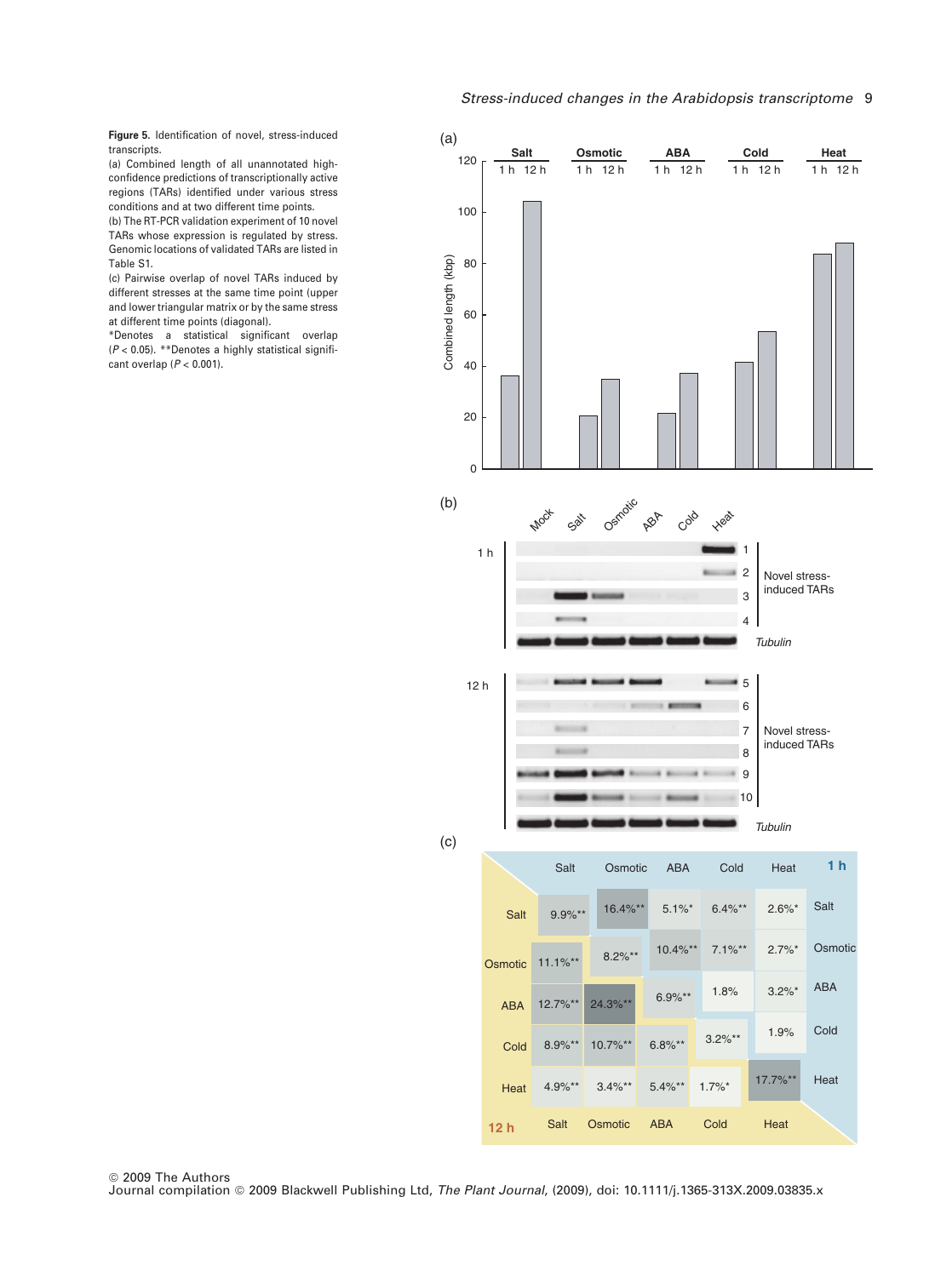

Figure 6. Stress-induced novel transcriptionally active regions (TARs) often overlap with annotated genes.

(a) Stress-induced novel TARs after 1 h of salt stress were analyzed for their conservation among other plant species. The degree of conservation was assessed based on sequence alignments between Arabidopsis and rice, poplar and sorghum (for other stresses see Figure S10). (b) Novel TARs identified in salt-stressed plants after 1 h were analyzed for their distance to the nearest annotated gene. A distance of 1 indicates overlap of the novel segment with an annotated gene.

(c) Several examples of novel TARs (horizontal red bars) identified under different stress conditions are located in intergenic regions with a distance of more than 500 bp to annotated genes. Vertical bars show the signal of individual tiling array features.

(d) Examples of stress-regulated novel TARs that are located close to annotated genes. The RT-PCR analysis with one primer located in the annotated gene and one in the novel TAR (orange arrows) indicates that these TARs probably represent alternative or novel exons of annotated genes rather than independent overlapping transcription units.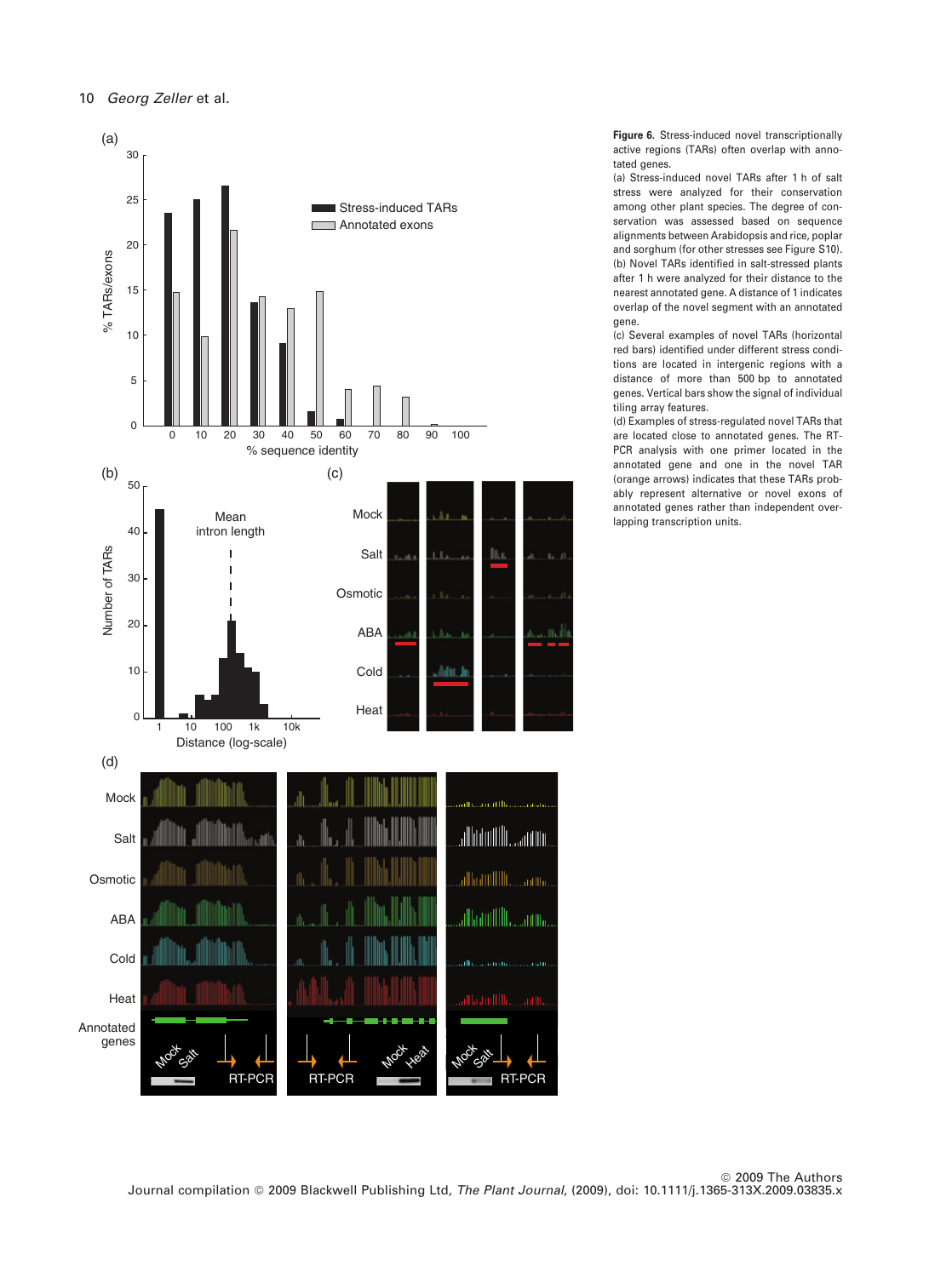### EXPERIMANTAL PROCEDURES

#### Plant material and growth conditions

Wild-type Arabidopsis seeds (Col-0) were plated on half-strength MS medium supplemented with 1% sucrose and kept for 3 days at  $4^\circ\text{C}$ . Plates were then transferred in continuous light at 21 $^\circ\text{C}$ . After 10 days a control sample was taken (time point = 0) and plants were subsequently transferred to liquid MS medium with 1% sucrose (mock control). For stress application, MS medium was supplemented with 200 mm NaCl, 300 mm mannitol and 100  $\mu$ m ABA, respectively. Cold and heat stress were induced in pre-cooled and pre-warmed liquid MS medium, respectively, and plants were kept at 8  $\pm$  1 or 30  $\pm$  1°C. Samples were taken after 1 and 12 h and frozen in liquid nitrogen. All experiments were carried out in biological triplicates.

#### RNA isolation, target preparation and array hybridization

Total RNA was isolated using the RNeasy Plant Mini Kit (Qiagen, http://www.qiagen.com/) and 1 µg RNA was used for all subsequent steps. Preparation of dsDNA hybridization targets, array hybridization, washing and scanning were performed exactly as described previously (Laubinger et al., 2008a,b). Raw array data files were submitted to GEO and are available under the accession number GSE13584.

#### Detection and comparison of differentially expressed genes

Tiling probes were mapped to gene models annotated in TAIR7 and expression measurements were calculated using RMA as described (Laubinger et al., 2008b). Genes expressed differentially under stress compared with the corresponding mock control were identified using the RankProduct method with a false discovery rate cutoff of 10% (Breitling and Herzyk, 2005; Hong and Breitling, 2008).

We compared differentially expressed gene sets for different stress samples at the same time point as well as for the same stress at different time points. For this we calculated the percentage of genes in common between two sets A and B as

$$
|A \cap B|/|A \cup B| = |A \cap B|/(|A|+|B|-|A \cap B|),
$$

additionally requiring for a gene in  $|A \cap B|$  that it changed in the same direction in A and B. Figure S6 shows the percentage of genes upregulated in A but downregulated in B, or vice versa. To define the set of 'broad response genes', annotated transcripts consistently up- or downregulated under all five stresses were identified separately for both time points and both platforms. The statistical significance of overlaps was assessed with a hypergeometric test (using the R package phyper; http://www.r-project.org/) (Fury et al., 2006).

Principal components analysis was conducted based on RMA expression values averaged across replicates using the R implementation of the pcurve package (http://cran.r-project.org/web/ packages/pcurve/index.html).

# Comparison of genes found to be differentially expressed by stress in this and previous studies

Genes found to be stress responsive in this study were compared with those reported in Matsui et al. (2008) by means of Venn diagrams (Figure S3). Raw data from Kilian et al. (2007) were

re-analyzed as described applying the GCRMA method available in the current GCRMA package (version 2.15.1) (Wu et al., 2004), and extracting genes exhibiting a fold change  $\geq 3$ . These lists of stressresponsive genes were also compared with the ones identified here by Venn diagrams (Figures S1 and S2). Overlap significance was assessed as described above for the comparison of differentially expressed genes.

# Entropy-based detection of genes with a specific stress response

Following the methodology proposed in Schug et al. (2005), we calculated Shannon entropy H relative to other stresses at the same time point for all genes based on the fold change of expression between treatment and control. The possible values for H range from 0 (for genes exclusively responding to a single stress) to  $log<sub>2</sub>(5)$  (for genes with a uniform stress response to all five stresses). As a measure of response specificity we also computed Q for each gene and each stress condition at both time points. Small values of Q are indicative of genes exhibiting a large fold change restricted to a small number of samples including the stress treatment of interest. For histograms of H and Q across all genes (and stresses) see Figures S8 and S9. Files listing H and Q for each gene are available through the At-TAX homepage.

For Table 2 we extracted genes with entropy  $H <$  log<sub>2</sub>(2) and differentially expressed under at least one stress condition and categorized them according to microarray platform representation. Furthermore, we included genes with stress-induced differential expression and a restricted expression pattern obtained for Q < 2 in the same stressed sample, also categorized by platform representation.

# Detection of unannotated transcriptionally active regions (TARs)

Transcriptionally active regions were detected using the mSTAD segmentation algorithm (Laubinger et al., 2008b; Zeller et al., 2008). We followed the described normalization procedure (Laubinger et al., 2008b), but additionally performed a background correction of the raw array data before quantile normalization (Bolstad et al., 2003). This correction for uneven background was done by subtracting a mean array image (using a 51 by 51 feature sliding window) (Borevitz et al., 2003). After pre-processing the array data, we trained the internal parameters of the mSTAD model on 1-h and 12-h mock controls. Genome-wide predictions for 1-h salt-, osmotic- , ABA-, cold- and heat-stressed samples were made by the models trained on the 1-h mock control; for 12 h of salt, osmotic, ABA, cold and heat stress the models trained on the 12-h mock control sample were used. From the predicted TARs a set of unannotated, highconfidence predictions (referred to as 'novel TARs') was extracted as described previously, requiring that the TARs included at least four probes, fewer than 25% repetitive probes, average discrete expression level between 6 and 10 (as modeled by the mSTAD algorithm) and an overlap to annotated exons of at most 25 nucleotides (Laubinger et al., 2008b). A table containing the genome coordinates and additional annotation of all these novel highconfidence TARs is available from the At-TAX homepage.

#### Testing TARs for stress-induced expression

Each TAR meeting the above criteria for an unannotated highconfidence region was tested for a stress-dependent increase in

ª 2009 The Authors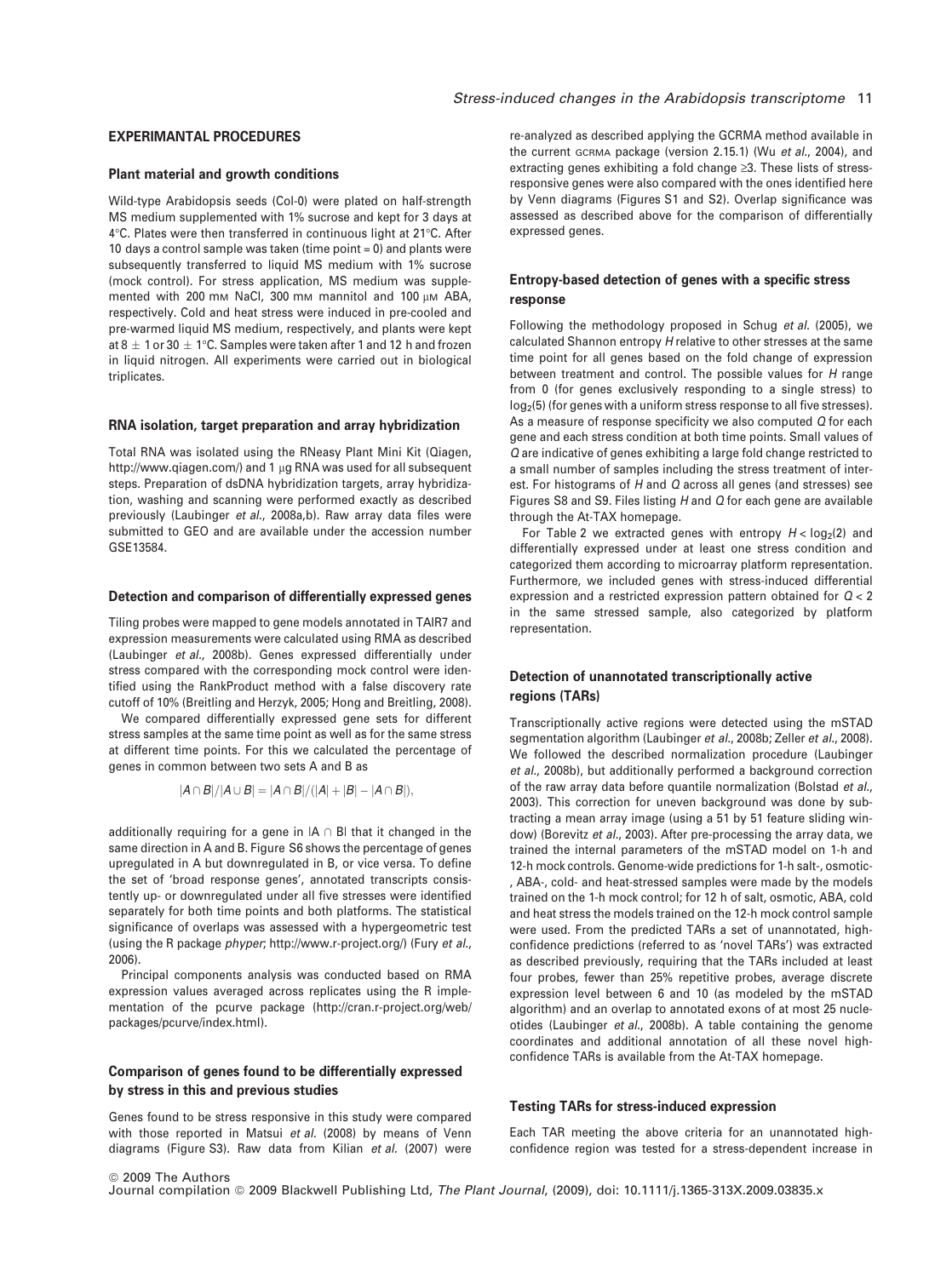expression level. We employed the Wilcoxon rank-sum test (also known as the Mann–Whitney U-test; we used the generalized Kruskal–Wallis test implemented in the Matlab statistics toolbox) to compare the intensities of all probes inclusive to the TAR of interest between the stressed sample and the corresponding mock control (pooling replicate intensities). When the median intensity under stress was higher than that of the control and the P-value of the statistical test was  $\leq 5\%$ , a TAR was called 'stress induced'. A table containing the genome coordinates, P-values, neighboring genes and additional information on stress-induced novel TARs is provided on the At-TAX homepage.

### RT-PCR analysis of novel stress-induced TARs

The RT-PCR validation experiments were performed as described previously (Laubinger et al., 2008b). Primer sequences for validated TARs are listed in Table S1.

# Comparison between TARs identified here and TARs described previously

So-called 'non-AGI TUs' were downloaded as supplementary material of Matsui et al. (2008). We determined how many of these overlap by at least 1 bp with one or more of the high-confidence TARs described here, irrespective of the genomic strand from which they originated.

# Overlap between novel TARs identified under different stress conditions

In a pairwise comparison of stress-induced novel TARs, we counted positions where novel TARs induced by different stresses overlapped. Subsequently, we normalized these counts by the total number of non-redundant positions corresponding to novel TARs that were induced by either of the two stress conditions to obtain the percentages shown in Figure 5c. The statistical significance of the observed overlap was assessed by a permutation test. We randomly shuffled the chromosomal location of TARs 10 000 times independently and determined whether the proportion of permutation experiments with a total overlap length exceeding the originally observed overlap length was less than 0.05 or less than 0.0001, respectively.

### Comparison of TARs with MPSS tags

The MPSS tags mapped to the Arabidopsis genome were downloaded from the Arabidopsis MPSS Plus Database (Meyers et al., 2004a,b). Only the reliable and significant 20-bp tags were further considered (Meyers et al., 2004b). The TARs (and exons annotated in TAIR7 as a control) were counted as 'confirmed' by MPSS if they contained one or more MPSS tag(s) regardless of the genomic strand to which the tag was mapped.

#### Assessing evolutionary conservation of novel TARs

Whole-genome alignments between A. thaliana, O. sativa, P. trichocarpa and S. bicolor were obtained from the homepage of the VISTA project (http://pipeline.lbl.gov/downloads.shtml) (Frazer et al., 2004). These whole-genome alignments were generated using methods described previously (Kent, 2002; Brudno et al., 2003; Couronne et al., 2003). As a proxy for conservation of a region of interest, we assessed the number of sequence identities in the alignment corresponding to a TAR. Afterwards, sequence identity counts were normalized by transcript length and the number of aligned species (three). As a control for the novel TARs in each stressed sample, we randomly sampled 100 times as many annotated exons assessing their degree of conservation in the same manner. Resulting histograms are shown for all stressed samples in Figure S10.

## Calculating distances between TARs and neighboring genes

For each stress-induced novel TAR we determined the distance between its start and the nearest annotated gene upstream as well as the distance between its end and the nearest gene downstream. The histograms shown in Figures 6b and S7 were computed from the minimum of these two distances. A distance of 1 can result either from a small overlap to (an) exon(s) or from the novel TAR being located in an intron of an annotated gene.

### ACKNOWLEDGEMENTS

We are grateful to Jim Carrington for critical reading of the manuscript and members of the lab for helpful suggestions and comments. This work was supported by the Max Planck Society (GR, DW), European Community FP6 IP SIROCCO (contract LSHG-CT-2006-037900, to DW), a Gottfried Wilhelm Leibniz Award from the Deutsche Forschungsgemeinschaft (DFG) to DW and a grant for Temporary Positions for Principal Investigators from the DFG to SL.

### SUPPORTING INFORMATION

Additional Supporting Information may be found in the online version of this article:

Figure S1. Overlap between differentially expressed genes identified in our study and that described in Kilian et al. (2007), after 1 h of stress.

Figure S2. Overlap between differentially expressed genes identified in our study and that described in Kilian et al. (2007) after 12 h of stress.

Figure S3. Overlap between differentially expressed genes identified in our study and that described in Matsui et al, (2008).

Figure S4. Gene ontology (GO) categorization of stress-regulated genes based on molecular function.

Figure S5. Gene ontology (GO) categorization of stress-regulated genes based on biological process.

Figure S6. Genes which changes expression in opposite direction upon treatment with different stresses.

Figure S7. Analysis of genes that are differentially expressed under all stress conditions.

Figure S8. Shannon entropy of gene expression reveals that fastresponding genes are more specific to single stresses.

Figure S9. Assessing the specificity of different stress responses by Q values.

Figure S10. Sequence conservation of novel stress-induced transcriptionally active regions (TARs).

Table S1. Genome coordinates of validated transcriptionally active regions (TARs) and oligonucleotides used for RT-PCR analysis.

Please note: Wiley-Blackwell is not responsible for the content or functionality of any supporting information supplied by the authors. Any queries (other than missing material) should be directed to the corresponding author for the article.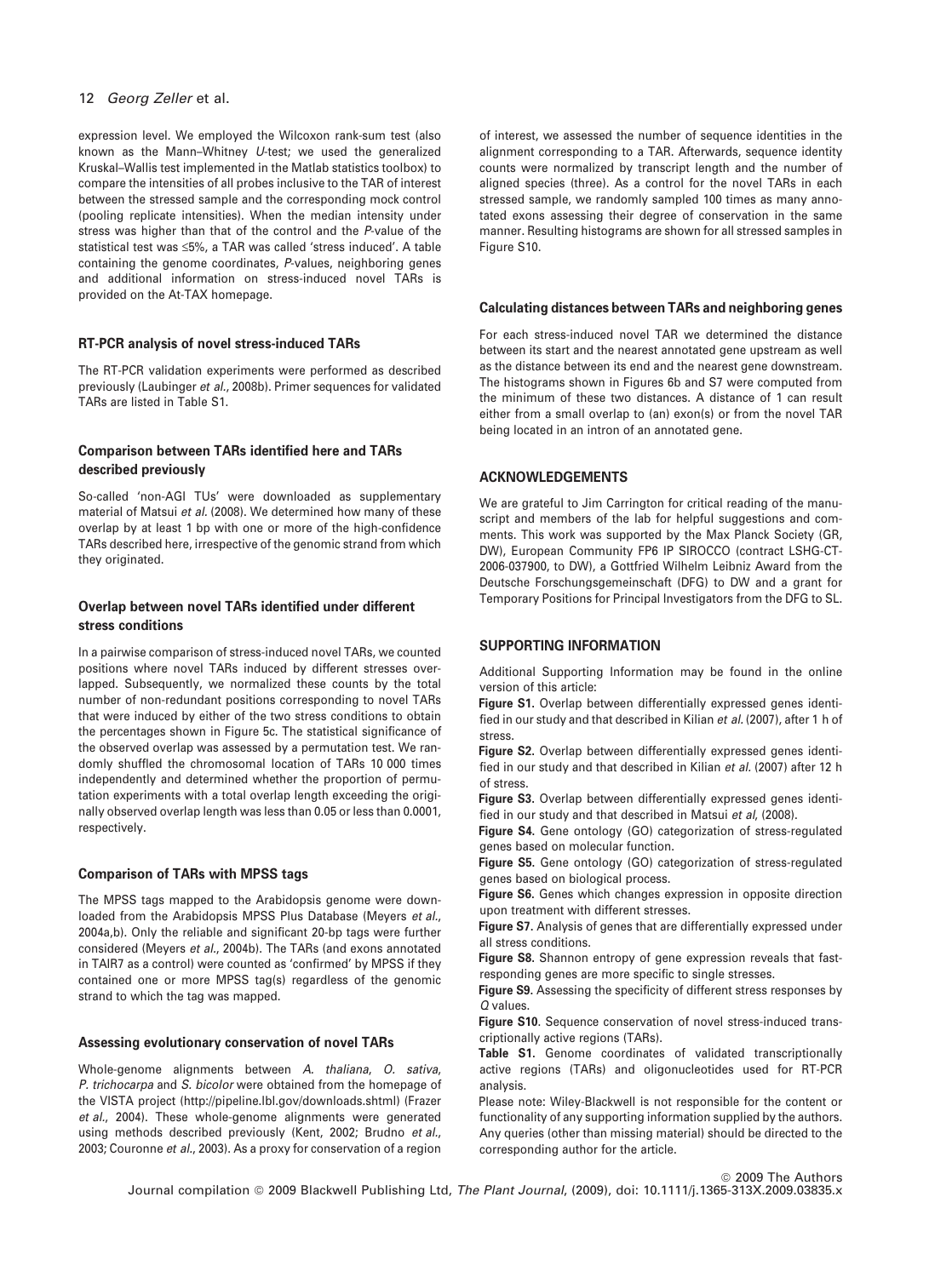#### REFERENCES

- Allen, G.J., Chu, S.P., Schumacher, K. et al. (2000) Alteration of stimulus-specific guard cell calcium oscillations and stomatal closing in Arabidopsis det3 mutant. Science, 289, 2338–2342.
- Apel, K. and Hirt, H. (2004) Reactive oxygen species: metabolism, oxidative stress, and signal transduction. Annu. Rev. Plant Biol. 55, 373–399.
- Barrero, J.M., Rodriguez, P.L., Quesada, V., Piqueras, P., Ponce, M.R. and Micol, J.L. (2006) Both abscisic acid (ABA)-dependent and ABA-independent pathways govern the induction of NCED3, AAO3 and ABA1 in response to salt stress. Plant Cell Environ. 29, 2000–2008.
- Bedell, J.A., Budiman, M.A., Nunberg, A. et al. (2005) Sorghum genome sequencing by methylation filtration. PLoS Biol. 3, e13.
- Bolstad, B.M., Irizarry, R.A., Astrand, M. and Speed, T.P. (2003) A comparison of normalization methods for high density oligonucleotide array data based on variance and bias. Bioinformatics, 19, 185–193.
- Borevitz, J.O., Liang, D., Plouffe, D., Chang, H.S., Zhu, T., Weigel, D., Berry, C.C., Winzeler, E. and Chory, J. (2003) Large-scale identification of single-feature polymorphisms in complex genomes. Genome Res., 13, 513–523.
- Breitling, R. and Herzyk, P. (2005) Rank-based methods as a nonparametric alternative of the T-statistic for the analysis of biological microarray data. J. Bioinform. Comput. Biol. 3, 1171–1189.
- Brudno, M., Chapman, M., Gottgens, B., Batzoglou, S. and Morgenstern, B. (2003) Fast and sensitive multiple alignment of large genomic sequences. BMC Bioinformatics, 4, 66.
- Busch, W. and Lohmann, J.U. (2007) Profiling a plant: expression analysis in Arabidopsis. Curr. Opin. Plant Biol. 10, 136–141.
- Carles, C.C., Choffnes-Inada, D., Reville, K., Lertpiriyapong, K. and Fletcher, J.C. (2005) ULTRAPETALA1 encodes a SAND domain putative transcriptional regulator that controls shoot and floral meristem activity in Arabidopsis. Development, 132, 897– 911.
- Chen, W., Provart, N.J., Glazebrook, J. et al. (2002) Expression profile matrix of Arabidopsis transcription factor genes suggests their putative functions in response to environmental stresses. Plant Cell, 14, 559–574.
- Chinnusamy, V., Schumaker, K. and Zhu, J.K. (2004) Molecular genetic perspectives on cross-talk and specificity in abiotic stress signalling in plants. J. Exp. Bot. 55, 225-236.
- Chinnusamy, V., Zhu, J. and Zhu, J.K. (2007) Cold stress regulation of gene expression in plants. Trends Plant Sci. 12, 444–451.
- Cominelli, E., Sala, T., Calvi, D., Gusmaroli, G. and Tonelli, C. (2008) Over-expression of the Arabidopsis AtMYB41 gene alters cell expansion and leaf surface permeability. Plant J. 53, 53-64.
- Couronne, O., Poliakov, A., Bray, N., Ishkhanov, T., Ryaboy, D., Rubin, E., Pachter, L. and Dubchak, I. (2003) Strategies and tools for whole-genome alignments. Genome Res. 13, 73–80.
- Czech, B., Malone, C.D., Zhou, R. et al. (2008) An endogenous small interfering RNA pathway in Drosophila. Nature, 453, 798–802.
- Delessert, C., Wilson, I.W., Van Der Straeten, D., Dennis, E.S. and Dolferus, R. (2004) Spatial and temporal analysis of the local response to wounding in Arabidopsis leaves. Plant Mol. Biol. 55, 165–181.
- Denby, K. and Gehring, C. (2005) Engineering drought and salinity tolerance in plants: lessons from genome-wide expression profiling in Arabidopsis. Trends Biotechnol. 23, 547-552.
- Dinneny, J.R., Long, T.A., Wang, J.Y., Jung, J.W., Mace, D., Pointer, S., Barron, C., Brady, S.M., Schiefelbein, J. and Benfey, P.N. (2008) Cell identity mediates the response of Arabidopsis roots to abiotic stress. Science, 320, 942–945.
- Dong, C.H., Agarwal, M., Zhang, Y., Xie, Q. and Zhu, J.K. (2006) The negative regulator of plant cold responses, HOS1, is a RING E3 ligase that mediates the ubiquitination and degradation of ICE1. Proc. Natl Acad. Sci. USA, 103, 8281–8286.
- Fowler, S. and Thomashow, M.F. (2002) Arabidopsis transcriptome profiling indicates that multiple regulatory pathways are activated during cold acclimation in addition to the CBF cold response pathway. Plant Cell, 14, 1675–1690.
- Franco-Zorrilla, J.M., Valli, A., Todesco, M., Mateos, I., Puga, M.I., Rubio-Somoza, I., Leyva, A., Weigel, D., Garcia, J.A. and Paz-Ares, J. (2007) Target mimicry provides a new mechanism for regulation of microRNA activity. Nat. Genet. 39, 1033–1037.
- Frazer, K.A., Pachter, L., Poliakov, A., Rubin, E.M. and Dubchak, I. (2004) VISTA: computational tools for comparative genomics. Nucleic Acids Res. 32, W273–W279.
- Fury, W., Batliwalla, F., Gregersen, P.K. and Li, W. (2006) Overlapping probabilities of top ranking gene lists, hypergeometric distribution, and stringency of gene selection criterion. Conf. Proc. IEEE Eng. Med. Biol. Soc. 1, 5531–5534.
- Gao, D., Knight, M.R., Trewavas, A.J., Sattelmacher, B. and Plieth, C. (2004) Self-reporting Arabidopsis expressing pH and [Ca2+] indicators unveil ion dynamics in the cytoplasm and in the apoplast under abiotic stress. Plant Physiol. 134, 898–908.
- Ghildiyal, M., Seitz, H., Horwich, M.D. et al. (2008) Endogenous siRNAs derived from transposons and mRNAs in Drosophila somatic cells. Science, 320, 1077–1081.
- Goff, S.A., Ricke, D., Lan, T.H. et al. (2002) A draft sequence of the rice genome (Oryza sativa L. ssp. japonica). Science, 296, 92– 100.
- Grandbastien, M.A., Audeon, C., Bonnivard, E. et al. (2005) Stress activation and genomic impact of Tnt1 retrotransposons in Solanaceae. Cytogenet. Genome Res. 110, 229–241.
- Halfter, U., Ishitani, M. and Zhu, J.K. (2000) The Arabidopsis SOS2 protein kinase physically interacts with and is activated by the calcium-binding protein SOS3. Proc. Natl Acad. Sci. USA, 97, 3735–3740.
- Hong, F. and Breitling, R. (2008) A comparison of meta-analysis methods for detecting differentially expressed genes in microarray experiments. Bioinformatics, 24, 374–382.
- Huettel, B., Kanno, T., Daxinger, L., Aufsatz, W., Matzke, A.J. and Matzke, M. (2006) Endogenous targets of RNA-directed DNA methylation and Pol IV in Arabidopsis. EMBO J. 25, 2828– 2836.
- Hundertmark, M. and Hincha, D.K. (2008) LEA (late embryogenesis abundant) proteins and their encoding genes in Arabidopsis thaliana. BMC Genomics, 9, 118.
- Ishitani, M., Xiong, L., Stevenson, B. and Zhu, J.K. (1997) Genetic analysis of osmotic and cold stress signal transduction in Arabidopsis: interactions and convergence of abscisic aciddependent and abscisic acid-independent pathways. Plant Cell, 9, 1935–1949.
- Kasschau, K.D., Fahlgren, N., Chapman, E.J., Sullivan, C.M., Cumbie, J.S., Givan, S.A. and Carrington, J.C. (2007) Genomewide profiling and analysis of Arabidopsis siRNAs. PLoS Biol. 5, e57.
- Kawamura, Y., Saito, K., Kin, T., Ono, Y., Asai, K., Sunohara, T., Okada, T.N., Siomi, M.C. and Siomi, H. (2008) Drosophila endogenous small RNAs bind to Argonaute 2 in somatic cells. Nature, 453, 793–797.
- Kent, W.J. (2002) BLAT the BLAST-like alignment tool. Genome Res. 12, 656–664.
- Kilian, J., Whitehead, D., Horak, J., Wanke, D., Weinl, S., Batistic, O., D'Angelo, C., Bornberg-Bauer, E., Kudla, J. and Harter, K. (2007) The AtGenExpress global stress expression data set: protocols,

ª 2009 The Authors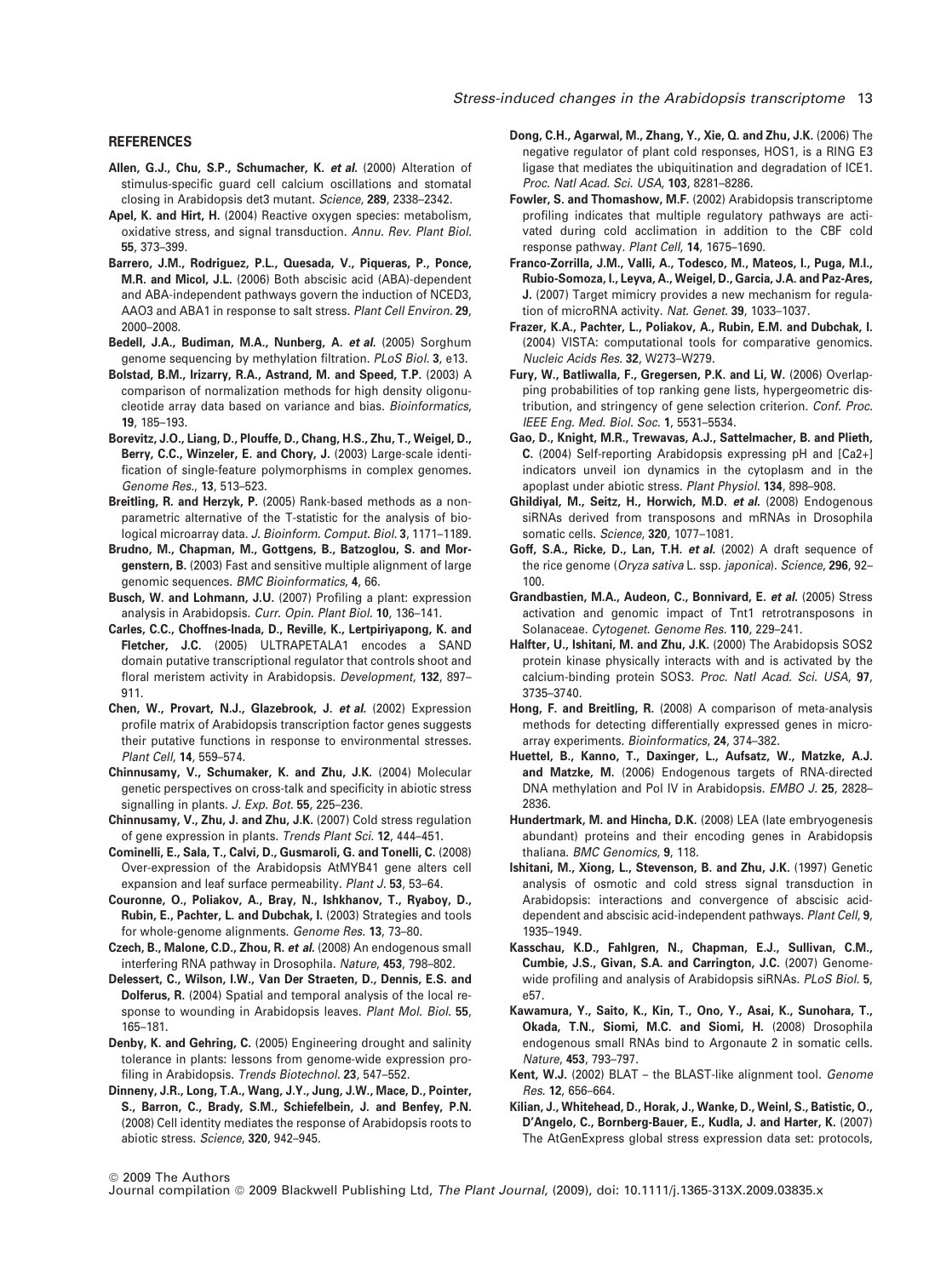evaluation and model data analysis of UV-B light, drought and cold stress responses. Plant J. 50, 347-363.

- Kreps, J.A., Wu, Y., Chang, H.S., Zhu, T., Wang, X. and Harper, J.F. (2002) Transcriptome changes for Arabidopsis in response to salt, osmotic, and cold stress. Plant Physio. 130, 2129–2141.
- Laubinger, S., Sachsenberg, T., Zeller, G., Busch, W., Lohmann, J.U., Ratsch, G. and Weigel, D. (2008a) Dual roles of the nuclear cap-binding complex and SERRATE in pre-mRNA splicing and microRNA processing in Arabidopsis thaliana. Proc. Natl Acad. Sci. USA, 105, 8795–8800.
- Laubinger, S., Zeller, G., Henz, S.R., Sachsenberg, T., Widmer, C.K., Naouar, N., Vuylsteke, M., Scholkopf, B., Ratsch, G. and Weigel, D. (2008b) At-TAX: a whole genome tiling array resource for developmental expression analysis and transcript identification in Arabidopsis thaliana. Genome Biol. 9, R112.
- Liu, H.H., Tian, X., Li, Y.J., Wu, C.A. and Zheng, C.C. (2008) Microarray-based analysis of stress-regulated microRNAs in Arabidopsis thaliana. RNA, 14, 836–843.
- Marioni, J., Mason, C., Mane, S., Stephens, M. and Gilad, Y. (2008) RNA-seq: an assessment of technical reproducibility and comparison with gene expression arrays. Genome Res., 18, 1509– 1517.
- Matsui, A., Ishida, J., Morosawa, T. et al. (2008) Arabidopsis transcriptome analysis under drought, cold, high-salinity and ABA treatment conditions using a tiling array. Plant Cell Physiol. 49, 1135–1149.
- Matzke, M., Kanno, T., Huettel, B., Daxinger, L. and Matzke, A.J. (2007) Targets of RNA-directed DNA methylation. Curr. Opin. Plant Biol. 10, 512–519.
- Meyers, B.C., Lee, D.K., Vu, T.H., Tej, S.S., Edberg, S.B., Matvienko, M. and Tindell, L.D. (2004a) Arabidopsis MPSS. An online resource for quantitative expression analysis. Plant Physiol. 135, 801–813.
- Meyers, B.C., Tej, S.S., Vu, T.H., Haudenschild, C.D., Agrawal, V., Edberg, S.B., Ghazal, H. and Decola, S. (2004b) The use of MPSS for whole-genome transcriptional analysis in Arabidopsis. Genome Res 14, 1641–1653.
- Miura, K., Jin, J.B., Lee, J., Yoo, C.Y., Stirm, V., Miura, T., Ashworth, E.N., Bressan, R.A., Yun, D.J. and Hasegawa, P.M. (2007) SIZ1-mediated sumoylation of ICE1 controls CBF3/DREB1A expression and freezing tolerance in Arabidopsis. Plant Cell, 19, 1403–1414.
- Mortazavi, A., Williams, B.A., McCue, K., Schaeffer, L. and Wold, B. (2008) Mapping and quantifying mammalian transcriptomes by RNA-Seq. Nat. Methods, 5, 621–628.
- Nagalakshmi, U., Wang, Z., Waern, K., Shou, C., Raha, D., Gerstein, M. and Snyder, M. (2008) The transcriptional landscape of the yeast genome defined by RNA sequencing. Science, 320, 1344– 1349.
- Naouar, N., Vandepoele, K., Lammens, T. et al. (2008) Quantitative RNA expression analysis with Affymetrix Tiling 1.0R arrays identifies new E2F target genes. Plant J. 57, 184–194.
- Pitzschke, A., Forzani, C. and Hirt, H. (2006) Reactive oxygen species signaling in plants. Antioxid. Redox Signal, 8, 1757– 1764.
- Provart, N.J., Gil, P., Chen, W., Han, B., Chang, H.S., Wang, X. and Zhu, T. (2003) Gene expression phenotypes of Arabidopsis associated with sensitivity to low temperatures. Plant Physiol. 132, 893–906.
- Rabbani, M.A., Maruyama, K., Abe, H., Khan, M.A., Katsura, K., Ito, Y., Yoshiwara, K., Seki, M., Shinozaki, K. and Yamaguchi-Shinozaki, K. (2003) Monitoring expression profiles of rice genes under cold, drought, and high-salinity stresses and abscisic acid appli-

cation using cDNA microarray and RNA gel-blot analyses. Plant Physiol. 133, 1755–1767.

- Redman, J.C., Haas, B.J., Tanimoto, G. and Town, C.D. (2004) Development and evaluation of an Arabidopsis whole genome Affymetrix probe array. Plant J. 38, 545–561.
- Reyes, J.L. and Chua, N.H. (2007) ABA induction of miR159 controls transcript levels of two MYB factors during Arabidopsis seed germination. Plant J. 49, 592–606.
- Sakuma, Y., Liu, Q., Dubouzet, J.G., Abe, H., Shinozaki, K. and Yamaguchi-Shinozaki, K. (2002) DNA-binding specificity of the ERF/AP2 domain of Arabidopsis DREBs, transcription factors involved in dehydration- and cold-inducible gene expression. Biochem. Biophys. Res. Commun. 290, 998–1009.
- Schug, J., Schuller, W.P., Kappen, C., Salbaum, J.M., Bucan, M. and Stoeckert, C.J. Jr, (2005) Promoter features related to tissue specificity as measured by Shannon entropy. Genome Biol. 6, R33.
- Schweighofer, A., Hirt, H. and Meskiene, I. (2004) Plant PP2C phosphatases: emerging functions in stress signaling. Trends Plant Sci. 9, 236–243.
- Seki, M., Narusaka, M., Abe, H., Kasuga, M., Yamaguchi-Shinozaki, K., Carninci, P., Hayashizaki, Y. and Shinozaki, K. (2001) Monitoring the expression pattern of 1300 Arabidopsis genes under drought and cold stresses by using a full-length cDNA microarray. Plant Cell, 13, 61–72.
- Shinozaki, K. and Yamaguchi-Shinozaki, K. (2000) Molecular responses to dehydration and low temperature: differences and cross-talk between two stress signaling pathways. Curr. Opin. Plant Biol. 3, 217–223.
- Soderman, E., Mattsson, J. and Engstrom, P. (1996) The Arabidopsis homeobox gene ATHB-7 is induced by water deficit and by abscisic acid. Plant J. 10, 375–381.
- Sunkar, R. and Zhu, J.K. (2004) Novel and stress-regulated microRNAs and other small RNAs from Arabidopsis. Plant Cell, 16, 2001–2019.
- Tam, O.H., Aravin, A.A., Stein, P. et al. (2008) Pseudogene-derived small interfering RNAs regulate gene expression in mouse oocytes. Nature, 453, 534–538.
- Thomashow, M.F. (1999) PLANT COLD ACCLIMATION: freezing tolerance genes and regulatory mechanisms. Annu. Rev. Plant Physiol. Plant Mol. Biol., 50, 571–599.
- Tuskan, G.A., Difazio, S., Jansson, S., Bohlmann, J. et al. (2006) The genome of black cottonwood Populus trichocarpa (Torr & Gray). Science, 313, 1596–1604.
- Valliyodan, B. and Nguyen, H.T. (2006) Understanding regulatory networks and engineering for enhanced drought tolerance in plants. Curr. Opin. Plant Biol. 9, 189–195.
- Watanabe, T., Totoki, Y., Toyoda, A. et al. (2008) Endogenous siRNAs from naturally formed dsRNAs regulate transcripts in mouse oocytes. Nature, 453, 539–543.
- Weil, C. and Martienssen, R. (2008) Epigenetic interactions between transposons and genes: lessons from plants. Curr. Opin. Genet. Dev. 18, 188–192.
- Wilhelm, B.T., Marguerat, S., Watt, S., Schubert, F., Wood, V., Goodhead, I., Penkett, C.J., Rogers, J. and Bahler, J. (2008) Dynamic repertoire of a eukaryotic transcriptome surveyed at single-nucleotide resolution. Nature, 453, 1239–1243.
- Wu, Z., Irizarry, R.A., Gentleman, R., Murillo, F.M. and Spencer, F. (2004) A model based background adjustment for oligonucleotide expression arrays. Department. of Biostatistics Working Papers, Working Paper 1.
- Xiong, L., Schumaker, K.S. and Zhu, J.K. (2002) Cell signaling during cold, drought, and salt stress. Plant Cell, 14(Suppl), S165-S183.